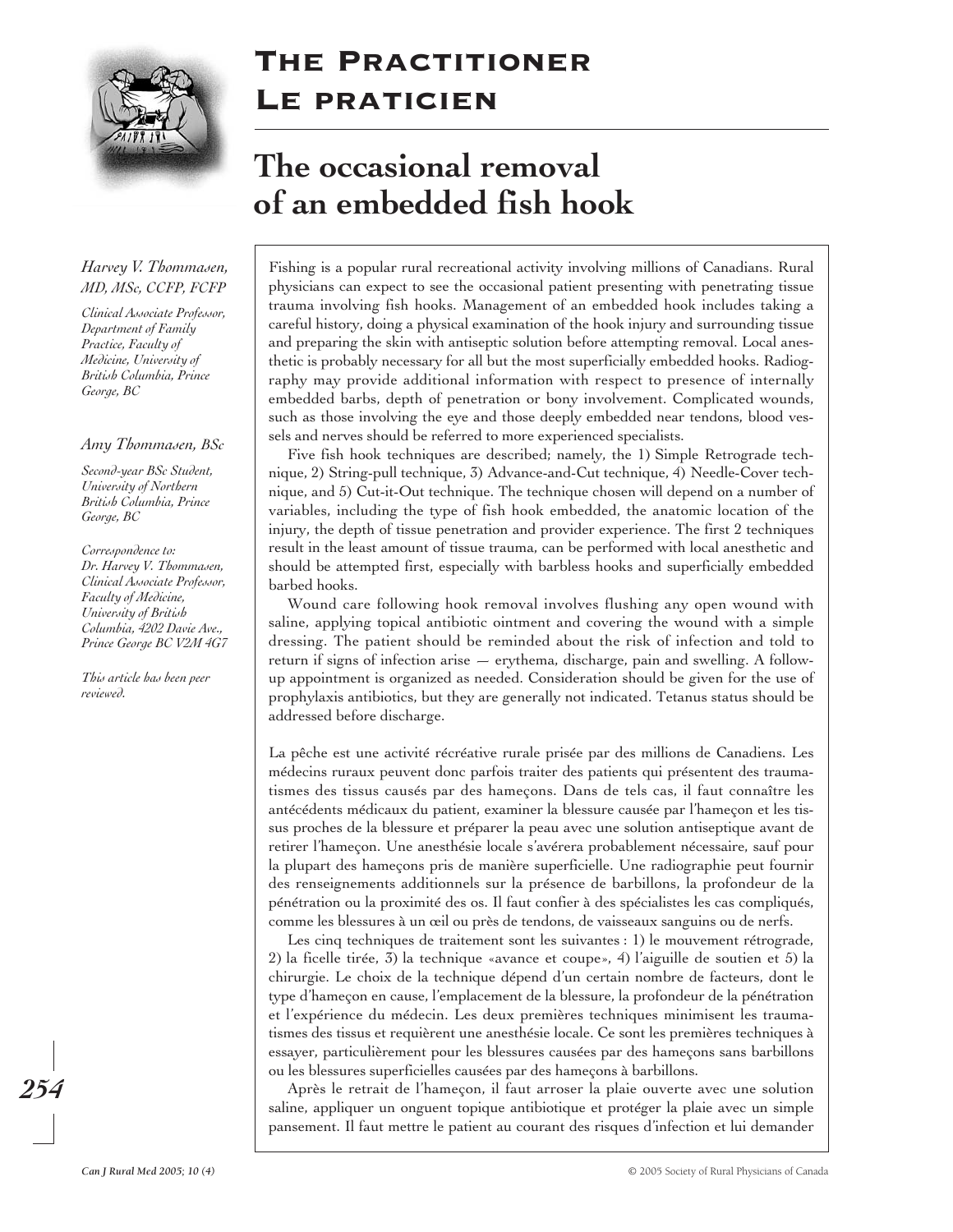de revenir si des symptômes suivants se manifestent : rougeurs, écoulements, douleurs et enflures. Il faut prévoir un examen de suivi au besoin. L'usage d'antibiotiques prophylactiques n'est généralement pas nécessaire. Il faut demander au patient s'il a été vacciné contre le tétanos.

## **INTRODUCTION**

One of my passions is fly-fishing and, judging by the number of fly patterns named after physicians, I am not the only one. In fact, one year I fished only "doctor" fly patterns — e.g., General Practitioner, Lady Doctor, Dr Burke Streamer, Dr Milne Streamer, Dr Oatman, Dr Rex, Silver Doctor, Surgeon General and Doc Spratley — and all of them caught fish! $1$ 

Recreational fishing is an extremely popular activity in Canada.<sup>2</sup> For example, in 2000 an estimated 3.6 million Canadian anglers fished an estimated 47.9 million days and caught an estimated 233 million fish of various species. Almost all of these fish were caught with a hook and line. Over 60% of all fish caught are released. Over 95% of these anglers fished in freshwater lakes, streams or rivers. The rest fished in ocean waters. The economic value of recreational fishing in Canada exceeds \$6.5 billion dollars. Recreational fishing is more popular among rural Canadians than among urban Canadians.

Rural physicians occasionally have fishers present to the emergency department with injuries related to fishing.3,4 One of the most common fishing-related injuries is the embedded fish hook. This article deals with the management of penetrating fish hook injuries, with a focus on ways one can retrieve hooks embedded in the skin. Many of the principles outlined here also apply to retrieval of other cutaneous foreign bodies, such as nails and splinters.<sup>5</sup>

#### Hook terminology

While it is true that fish hooks come in a variety of sizes and shapes, all hooks are made up of the same basic parts. The basic parts of a fish hook are the



eye, shank, bend, barb and point (Fig. 1). Most anglers use single hooks, but 2 (also known as double hooks) and 3 (also known as treble hooks) hooks on the same shank are sometimes used.<sup>1,6</sup>

The point is sharp and designed for penetration of a fish's tough skin. Most hooks just have a single barb, but hooks with multiple barbs on the shank, and hooks with no barbs are also used (Fig. 2). The theoretical purpose of the barb is to prevent the hook from easily dislodging once skin penetration has taken place. This may be true for fish hooked on gear weighed down with heavy lures or lead weights, but it is my experience that the use of a barbed hook when fly-fishing does not result in more landed fish. Fly-fishers should be encouraged to remove the barbs from their hooks (simply crush it gently with pliers) or to buy flies with barbless hooks. Barbless hooks are associated with quicker and easier release of fish and easier removal from skin of an accidentally hooked angler!

## HISTORY AND PHYSICAL EXAMINATION<sup>3-10</sup>

Ask about how, where and when the fish hook became embedded. Ask about the size and type of hook used, and presence or absence of barbs on the shaft and near the hook point. Ask about allergies, particularly those to local anesthetics, immunizing agents and to antibiotics. Ask about tetanus status,



Fig. 1. Basic parts of a fish hook. Fig. 2. Various kinds of barbed hooks.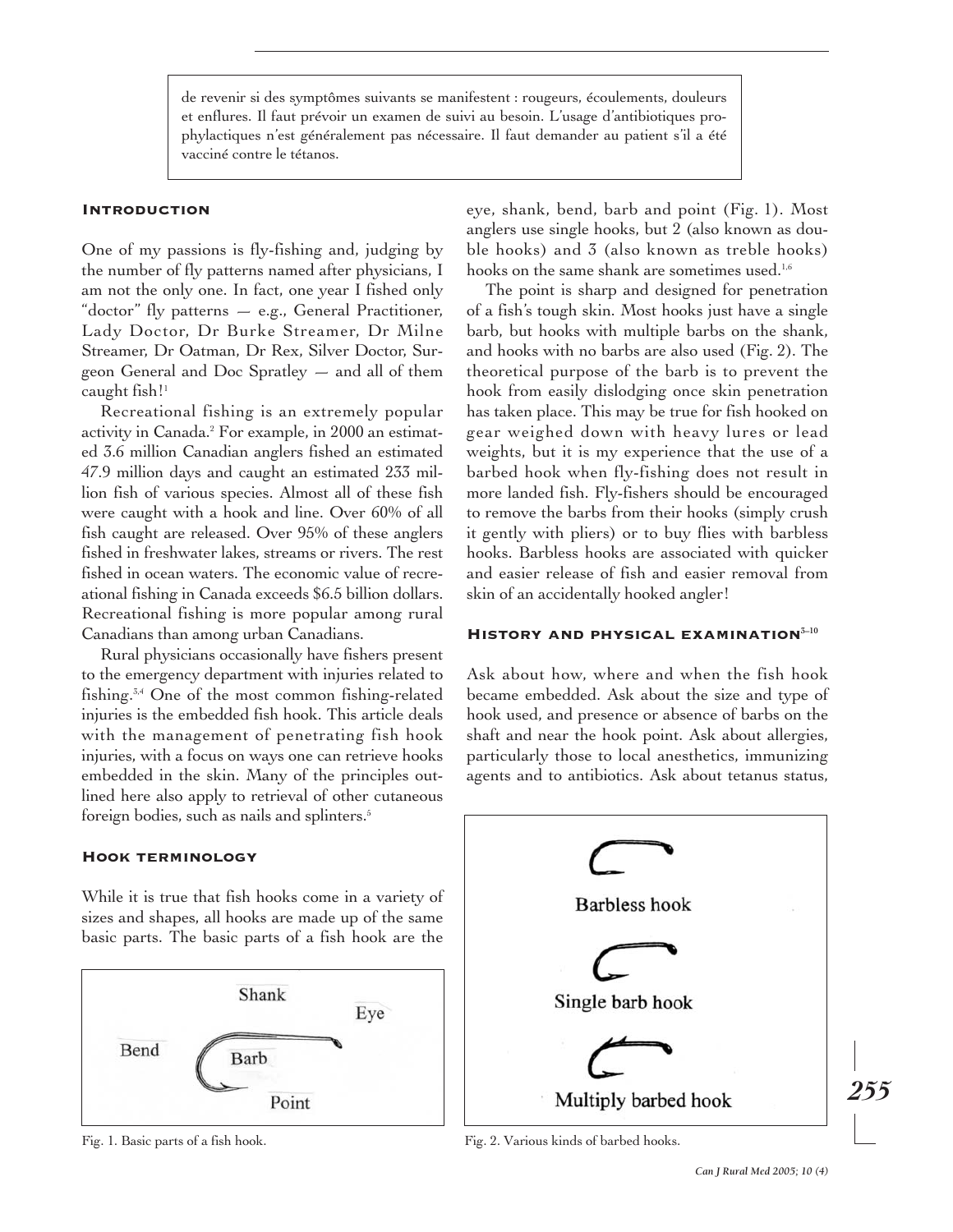and begin the process of deciding which tetanus immunizing agents are indicated for the patient.

Ensure the involved body part is in a secure resting position on top of a plastic-backed absorbent pad and ensure there is good direct lighting of the wound site. During examination note the size and type of hook used and presence or absence of barbs on the shaft and near the hook tip, and estimate how deep the hook penetrates into tissue. Document the neurovascular status distal to the wound before anesthetizing or attempting to remove the fish hook. Make a decision as to whether or not radiography would be helpful to identify internally embedded barbs, depth of penetration and/or bony involvement.

Review complications associated with fish hook removal including infection, bleeding and additional damage to the underlying and surrounding tissue. Explain the procedure you plan to use to extract the embedded fish hook; answer any questions the patient may have; and consider obtaining written consent as per institution policy. Tell the patient how long you estimate the procedure should last, and set a maximum time limit (e.g., 20 to 30 min) on how much time you are prepared to spend exploring and manipulating the embedded fish hook. This avoids prolonged manipulation, which can be stressful for both patient and physician and which is associated with increased risk of iatrogenic trauma.

## *Equipment for removal of fish hook*

Equipment necessary for fish hook removal is summarized in Table 1 and consists basically of the same

| Table 1. Equipment necessary for fish hook<br>removal                                                                            |
|----------------------------------------------------------------------------------------------------------------------------------|
| Gloves                                                                                                                           |
| Antiseptic skin preparation solution                                                                                             |
| Sodium chloride (saline) solution (0.9%)                                                                                         |
| $4'' \times 4''$ (10 cm $\times$ 10 cm) sterile gauze sponges                                                                    |
| Anesthesia equipment:<br>5-cc syringe<br>18-gauge needle for drawing up anesthetic<br>30-gauge 0.5" needle for infiltrating skin |
| 27-gauge 1.5" needle for deeper infiltration<br>Local anesthetic of choice                                                       |
| Suture set                                                                                                                       |
| Wire cutters                                                                                                                     |
| Scalpel with #11 blade                                                                                                           |
| Optional:<br>Metzenbaum scissors<br>Tissue retractors<br>Sterile elastic tourniquet                                              |
| Dressing materials                                                                                                               |

equipment one would use to manage any laceration (i.e., a suture set), plus wire cutters.<sup>5</sup>

#### WOUND CARE BEFORE HOOK REMOVAL

Using sterile technique, clean the wound and surrounding area with an antiseptic skin solution (e.g., chlorhexidine 2% with 4% isopropyl alcohol [e.g., Dexidin 2 Solution], antiseptic isopropyl alcohol pad [e.g., WEBCOL Alcohol Prep] or Betadine Surgical Scrub [7.5% Povidone-iodine]) and wash it off with sterile sodium chloride (saline) solution  $(0.9\%)$ .

Decide whether local anesthesia with 1% or 2% Lidocaine hydrochloride is required. Superficially embedded hooks often do not require anesthesia. If hemostasis is desired along with local anesthesia and if the site is appropriate  $-$  consider using  $1\%$ or 2% Lidocaine hydrochloride with epinephrine (1:100 000). Anesthetize the entry site, and possibly also the anticipated exit site, with 1–2 mL of local anesthetic solution. Consider using a digital block if the hook is embedded in a finger. If the wound is gaping, irrigate with copious amounts of sterile saline solution until it looks clean.

## *Fish hook removal techniques*

A number of different methods have been described for the removal of fish hooks.<sup>3-10</sup> The decision regarding which technique to use is based on many variables, including the location, depth of skin penetration, size of the hook and the presence or absence of barbs. Fish hooks embedded in or near the eye should be simply covered with a metal cup or patch and referred immediately to an ophthalmologist. $3-5,11$ Fish hooks embedded deeply in the vicinity of arteries, tendons, nerves, or in atypical places (e.g., hypopharynx) should also be left to a physician with surgical skills. $3-5,12$ 

First, remove unnecessary fish-line, bait and lure parts. If the embedded hook is part of a double or treble hook or part of a lure with multiple hooks, ensure that all the barbs and tips are protected with tape or removed with a wire cutter before starting any fish hook removal techniques. There is nothing more embarrassing than to remove an embedded hook, only to find out that another hook has become embedded during the removal procedure!

Five fish hook techniques have been described; namely, the 1) Simple Retrograde technique, 2) String-pull (or String-yank) technique, 3) Advance-and-Cut (or Pull-through) technique,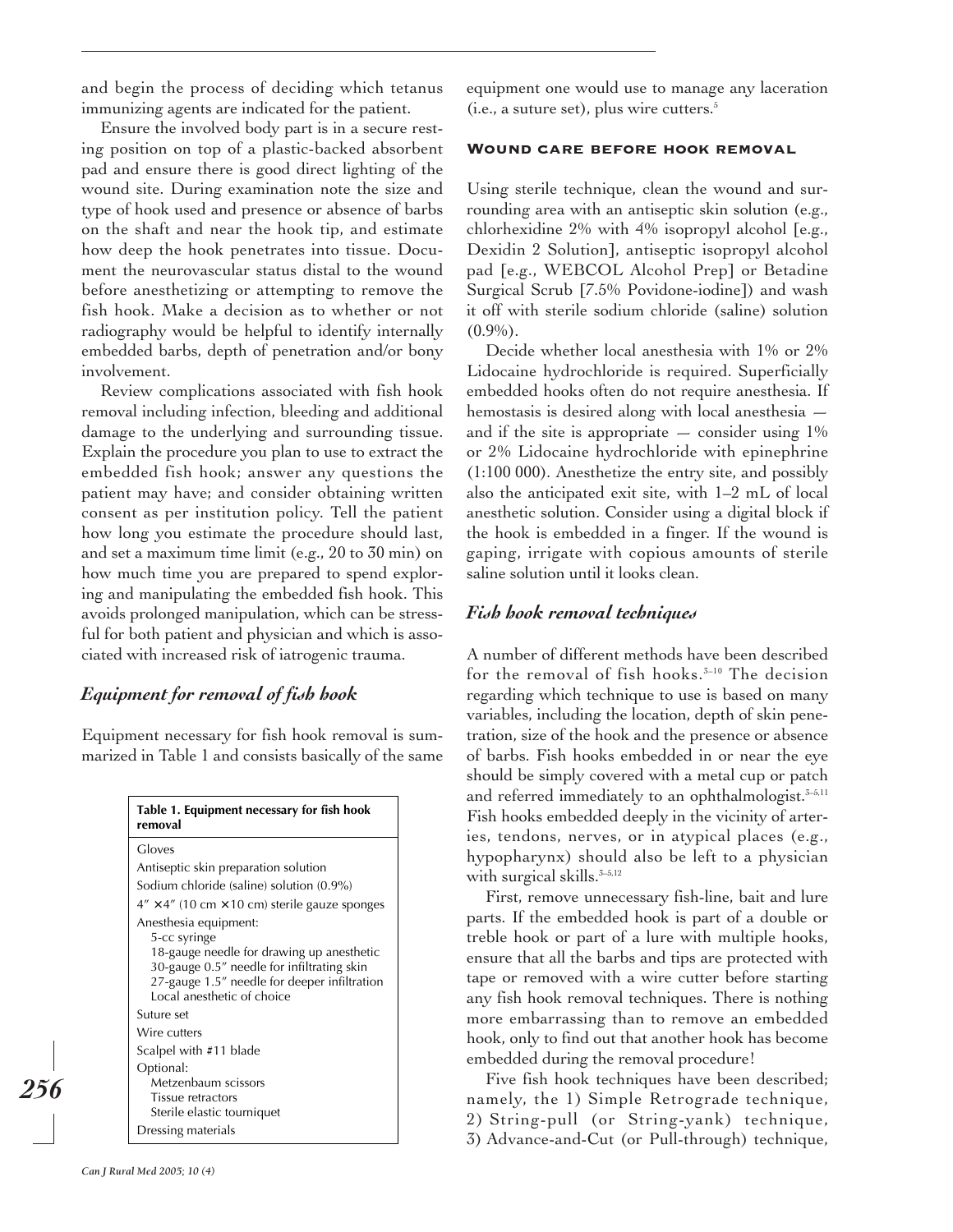4) Needle-Cover technique, and 5) Cut-it-Out technique. The techniques are listed in order of the least amount of tissue damage to the greatest amount of tissue damage caused. The first 2 techniques can be attempted without local anesthesia; all the others require local anesthesia.

### **1. Simple Retrograde technique**

The Retrograde technique is simple and works best with barbless or superficially embedded hooks (Fig. 3). Pressure is applied downward on the shank of the hook with the index finger (1) and then the hook is backed out of the skin along the projected path of entry (2). The Retrograde technique is the least successful technique because the presence of barbs usually prevents backward movement of the hook.

#### **2. String-Pull technique**

Also known as the String-yank, Strong-yank and "Stream-side" method, the String-Pull technique is fast, relatively painless, carries a high rate of success and usually does not require any local anesthesia (Fig. 4). This technique works best with small- and medium-sized fish hooks. Do not perform this technique if the fish hook is embedded into a body part that is not fixed, for example, an ear-lobe. A piece of strong line (e.g., fishing line or 2–0 or 3–0 silk suture) is first tied to or looped around the midpoint in the hook's curve (1). At least a foot of line should extend from the hook. The other end of the string is then wrapped around a finger (e.g., the operator's right index finger), a tongue depressor or similar

object, so that the operator will have a good grip when the string is pulled.

Slight downward pressure is then applied on the hook shank (e.g., with left index finger) per the Simple Retrograde technique, in an attempt to stabilize the hook against the skin surface and disengage the tip and/or barbs from the tissue (2). Slowly straighten, to take out excess slack in the line. Next, quickly, suddenly and forcefully pull/jerk the string away from the skin at about a 30° angle (3). Do not hesitate once the decision is made to yank the string. If you (and the patient!) are lucky, the hook will rapidly exit out of the skin along the projected path of entry. The use of protective eye goggles and careful positioning of operator, patient and witness is recommended so that the rapidly flying hook will not impale another body part or another person.

## **3. Advance-and-Cut technique**

Also known as the Pull-through extraction technique, the Advance-and-Cut technique consists of grasping the fish hook shank with a needle holder, hemostat or needle-nose pliers (1) and then advancing the hook tip and barb out through the skin (Fig. 5A). Once it is through the skin (2), the fish hook is re-stabilized and then cut off behind the barb (3). Next, the barbless hook is backed out the hook's entrance wound the way it came in (4). A variant of this technique consists of cutting off the eye of the hook and then advancing the rest of the hook out through the skin without backing the hook out the way it came into the skin (Fig. 5B). This lat-



Fig. 3. Simple Retrograde technique.



Fig. 4. String-pull (or String-yank, Strong-yank or Streamside) technique.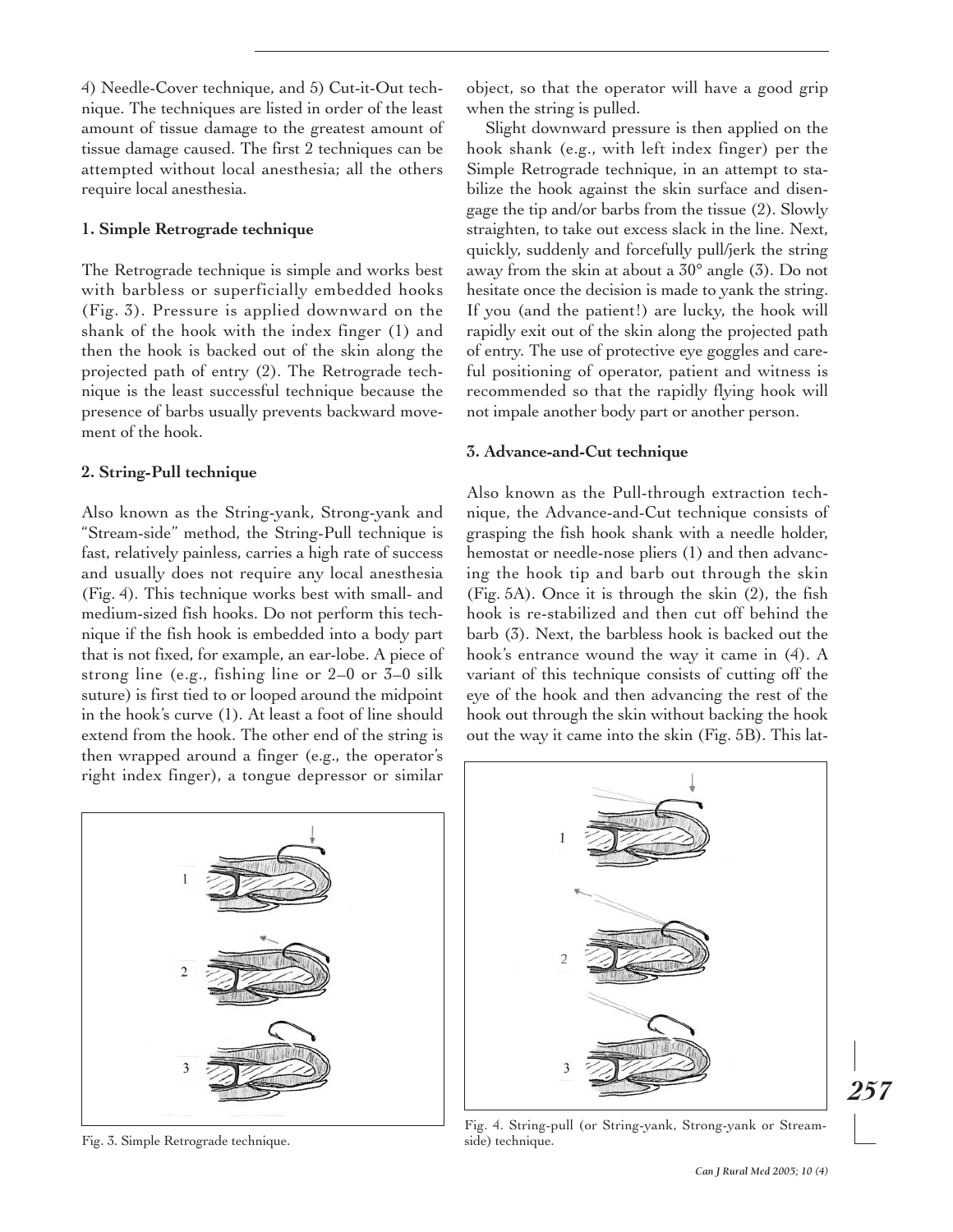ter technique is recommended for hooks with multiple barbs on the shank.

#### **4. Needle-Cover technique**

Also known as the Barb-Sheath technique, the Needle-Cover technique consists of inserting an 18 gauge (or larger) needle parallel to and along the inside curvature of the hook (Fig. 6). The needle is inserted via the entry wound so that it will incise strands of tissue that hold the barb in place, as well as cover/sheath the barb (3). Make sure that the bevel of the needle is directed downward as it is being advanced and that the barb is well engaged before pulling back the hook as per the Simple Retrograde technique (4).

#### **5. Cut-it-Out technique**

The Cut-it-Out technique consists of making a small incision with a scalpel blade at the entrance wound (2) and then sliding the scalpel blade along the hook to the point of the fish hook (Fig. 7). After this incision is made, the fish hook is simply backed out of the wound as per the Simple Retrograde technique (3). If the hook is quite deeply embedded, authorities recommend using scissors or hemostats to bluntly spread and dissect down to the hook's barb so as to avoid the risks associated with blindly cutting deep into tissue; i.e., the cutting of vital structures. The Cut-it-Out technique can also be combined with the Needle-Cover technique or even the String-Pull technique. One of the advantages of this technique is that the wound is opened up so that complete irrigation of the wound tract is possible.

## *Wound care after hook removal*

After removing the hook, re-cleanse the wound area with saline-soaked sterile gauze. If the wound is gaping and there is concern it remains contaminated with bait fragments or dirt, irrigate copiously with sterile saline again and decide whether the wound needs to be sutured or left open. Dry off the area with sterile gauze, apply antibiotic ointment (e.g., Polytopic [Polymyxin B, Bacitracin] or Bactroban [mupirocin 2%]), and cover with a simple dressing and adhesive bandage. Useful advice includes telling the patient to elevate the affected area as much as possible for the first 24–48 hours. The patient should be reminded about the risk of infection and told to return if signs of infection arise erythema, discharge, pain and swelling. The patient



Fig. 5A. Advance-and-Cut technique (also known as the Pullthrough Extraction technique).

Fig. 5B. A variation of the Advance-and-Cut technique, recommended for hooks with multiple barbs on the shank.